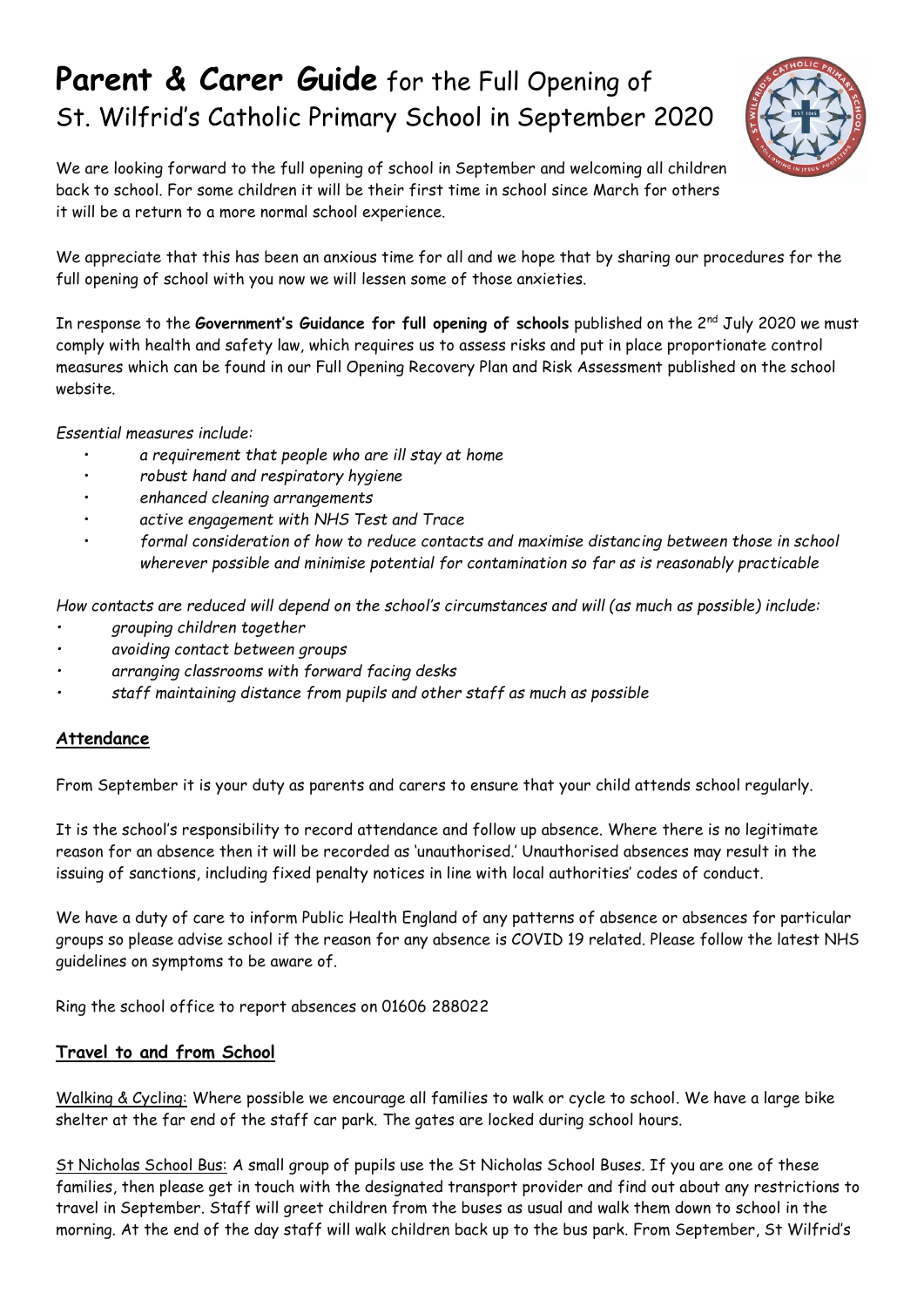staff will **not** accompany your child on to the bus. It will be their responsibility to ensure that their seatbelt is fastened.

Car: If you collect your child by car at the end of the school day there are two options.

- 1. Park off campus and walk down to collect your child
- 2. Purchase tickets for access to the St Nicholas playground that we use as a short stay car park. We have to charge a small fee for this to cover the cost of staffing the car park which St Nicholas insist upon for Health and Safety reasons.

At the end of the school day there is NO PARKING IN FRONT OF SCHOOL. This area is reserved for Pre-School collections only.

## **Drop off at School**

Please may we remind you that there is a 10mph speed limit on the campus for the safety of all children and adults.

In the morning we will continue with a 'Drop and Go' system whereby parents or carers drive to the front of school and their child gets out of the car. We will no longer be able to assist by opening car doors and parents will be responsible for their child(ren) alighting the car. The window for Drop and Go will be **8.15am to 8.40am**. It would be helpful if children were able to get out of the car themselves on the pavement side so that parents do not have to get out of the car which slows the whole process down. We ask that you move off as quickly as is safe to do so.

When children arrive on site on foot, by bike or car they will access school via the gate at the front of the hall. They will use the path through the staff car park to the playgrounds where they will be supervised before school by EBNOC staff outside in two groups, EYFS/KS1 and KS2. Children will make their way into class from 8.30am.

We will no longer use the wooden gate to the side of St Wilfrid's Pre-School.

#### **Pick up from School**

This will be very different in September and we ask for your cooperation. It is vital that groups of parents do not gather around or within the school grounds.

All children will be outside their classrooms or on the playground lined up with their teacher for 3pm.

Parents will be asked to follow a one way marked route through the staff car park (not the path) and around the Verlade building and to collect their child(ren) as they pass. It is vital that social distancing is adhered to at this time.

There will be staff around to help everyone to get used to this new system.

See map and arrow directions on the next page…….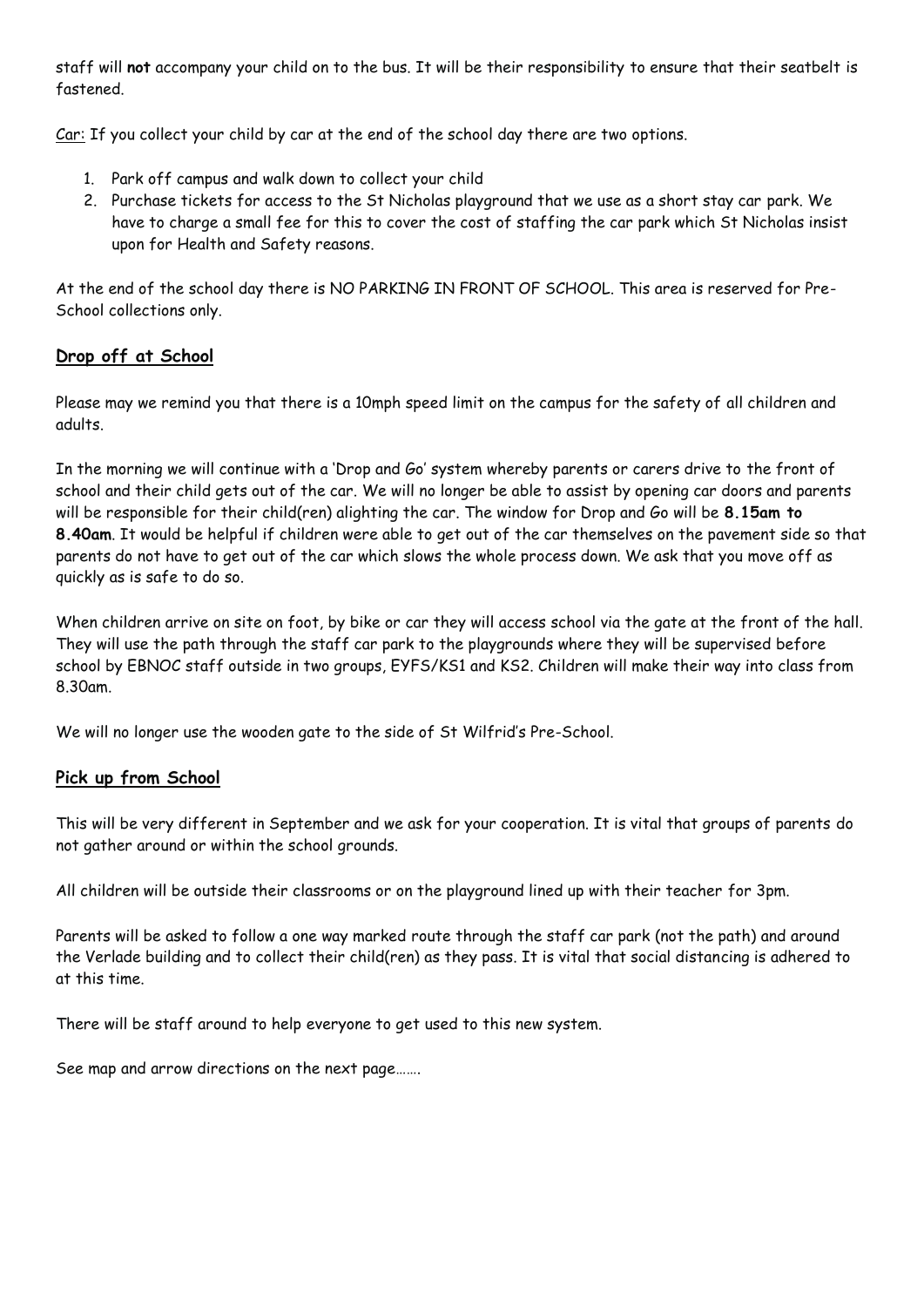

# **Wrap around care – Early Birds and Night Owls (EBNOC)**

For the first half term it will be necessary to alter the way in which we operate our wrap around care so that we are in line with government guidelines.

We issued a survey to parents in July to gauge the level of provision that would be required.

We are able to offer three groups; one for EYFS and KS1, a separate bubble for KS2 and a separate group for the 'half hour line.'

It will be necessary to book in advance for the half term so that we can plan the number of staff required to supervise.

We are no longer able to use the Pre School for EBNOC as there is insufficient time to thoroughly clean it between groups of children. Therefore, we will no longer be able to provide breakfast so children will need to bring their own.

| <b>EBNOC</b>      | EYFS & KS1         | KS <sub>2</sub>  | <b>Half Hour Line</b> |
|-------------------|--------------------|------------------|-----------------------|
| $7.30am - 8.30am$ | Upper Playground   | Lower Playground | Not applicable        |
| $3pm - 3.30pm$    | Upper Playground   | Lower Playground | Hall (in 2 groups)    |
| $3.30pm - 6pm$    | Outside or Library | Outside or Hall  | Not applicable        |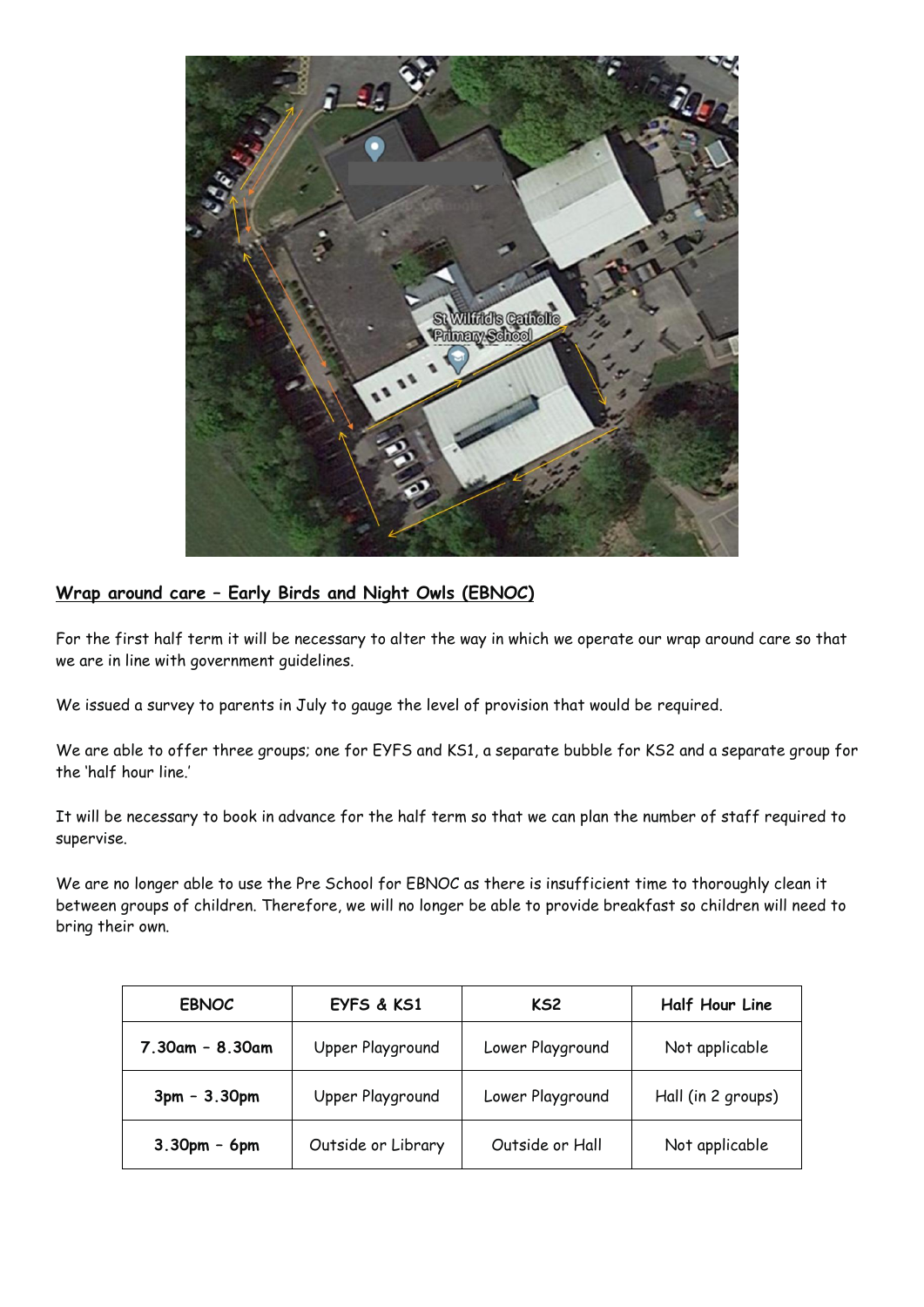# **Snack**

For the first two days of school (Thursday 3rd and Friday 4th September) children will need to bring their own healthy snack.

From Monday 7th September children will be able to bring their own healthy snack or order toast for playtime which will be delivered to classes. We cannot accept cash as this would increase the risk of virus transmission. Instead, parents will be able to pay for snack using the school lunch payment system.

## **Lunches**

The school kitchen will be providing 'grab bag' style lunches. These need to be ordered online from Dolce's, Schoolgrid. The grab bags will be collected by staff from the kitchen and brought to the classrooms where the children will eat their lunch before going out to play. All EYFS and KS1 children are entitled to universal free school meals.

Eating in classrooms will be necessary to avoid the mixing of bubbles of children and large groups congregating in one place.

## **Uniform**

Children will be expected to return to school wearing full uniform including sensible, safe, black school shoes, not trainers.

No jewellery is allowed other than a watch.

No earrings are to be worn in school.

Long hair must be tied back at all times. bobbles, hairbands or bows must be small and in school colours only.

| Summer Uniform - Easter to October half term |                                                                       |  |
|----------------------------------------------|-----------------------------------------------------------------------|--|
| Reception                                    | White Polo Shirt (school supplier)                                    |  |
|                                              | Navy blue cardigan or jumper (school supplier)                        |  |
|                                              | Grey skirt, shorts or trousers                                        |  |
|                                              | Blue and white checked summer dress                                   |  |
|                                              | Safe, black school shoes (not trainers)                               |  |
| Years 1 to 6                                 | White shirt and plain red tie                                         |  |
|                                              | Blue polo Shirt (school supplier)                                     |  |
|                                              | Navy blue cardigan or jumper (school supplier)                        |  |
|                                              | Grey skirt, shorts or trousers                                        |  |
|                                              | Blue and white checked summer dress                                   |  |
|                                              | Safe, black school shoes (not trainers)                               |  |
| PE Kit                                       | Red T shirt and blue shorts (available from the school supplier)      |  |
|                                              | Plain (no logo or design) navy joggers or tracksuit bottoms           |  |
|                                              | PE pumps and trainers                                                 |  |
|                                              | *leggings and cycling type shorts are not allowed as part of PE kits* |  |

On their PE days children must come to school in their PE kits which in colder weather should include plain (no logo), navy jogging/tracksuit bottoms. No leggings or cycling shorts are allowed. School jumpers and cardigans are to be worn over PE T-shirts on PE days. Sensible trainers may be worn. They will stay in their kits all day.

#### **Bubbles**

The temporary restriction on the maximum number of children in a class being 15 has been lifted by the government for September. Children will be in their normal class groups. In order to reduce the potential spread of virus in school we will create three 'bubbles' or groups within school. There will be an expectation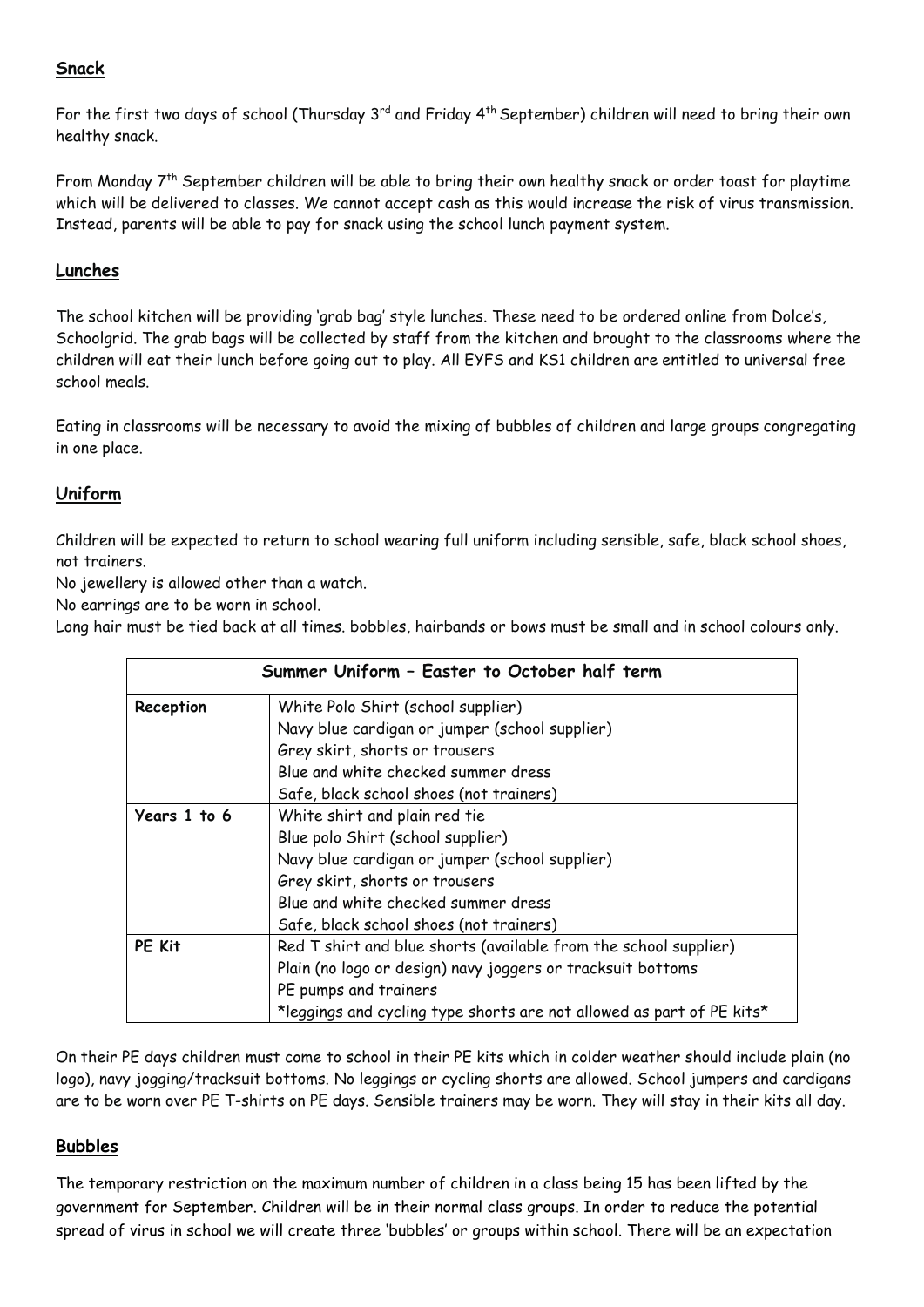that the bubbles do not mix during the school day. In the event of an outbreak of the virus in school, having bubbles means that we would potentially only have to send one group home rather than close the whole school. Any closure of part or of the whole school would be taken by Public Health England.

Reception and KS1 (Year 1 and Year 2) will be Bubble A

Year 3 and Year 4 will be Bubble B

Year 5 and Year 6 will be Bubble C

Each bubble will be allocated a set of toilets to use as well as having specific areas of the playground to use.

For our wrap around care (EBNOC) it is only possible to staff two bubbles without increasing staffing numbers and therefore costs.

Government guidance says that where specialist teaching is taking place children from different bubbles can be taught together. This will apply to our Milky Way group which will be made up of children from Bubbles B and C.

Teaching staff will stay with their bubbles. Higher Level Teaching Assistants and Teaching Assistants will be allowed to work across bubbles to provide cover and interventions.

### **Wellbeing and Pastoral Support**

The wellbeing of all our staff and pupils is of the upmost importance at this time. Staff have been trained in Trauma Recovery and how to plan a 'Recovery Curriculum.' The first few weeks in school will concentrate on reorientating the children with school procedures, discussing worries and concerns, sharing experiences and rebuilding relationships between pupils and between pupils and staff. We are fortunate in school to have a wealth of experience in pastoral support and our ELSA trained staff will be on hand to support pupils.

## **Behaviour**

The school Behaviour Policy has been amended in light of the current crisis and is available on the website. We would expect all our children, parents and staff to follow the amendments to the policy and to maintain the standards of behaviour that we value so highly.

We expect that our kind, caring, respectful and supportive ethos will be as strong as ever despite the challenging situation we have found ourselves in.

#### **Learning Outdoors and Fresh Air**

There will be an increased emphasis on children learning outside on the playground or on the field. We know that the virus is less likely to spread outdoors and the effects of sunlight, wind and rain mean it won't live for so long on surfaces.

Children will need to have sun cream applied each morning and have a sun hat for protection when the forecast is for good weather. It is important that children bring a jumper or cardigan **and** a coat to school **every day**. When learning in the classroom all windows and doors will be open to improve ventilation.

## **What children will need:**

- A water bottle filled with water only, **not** juice or squash. This will be taken home each day to be cleaned and filled
- A healthy snack for playtime no chocolate, sweets, sugary snacks or crisps
- A packed lunch if they are not having a school lunch in a box which will be taken home each day for emptying and cleaning
- A small packet of tissues
- Hand cream or moisturiser if they are prone to dry skin